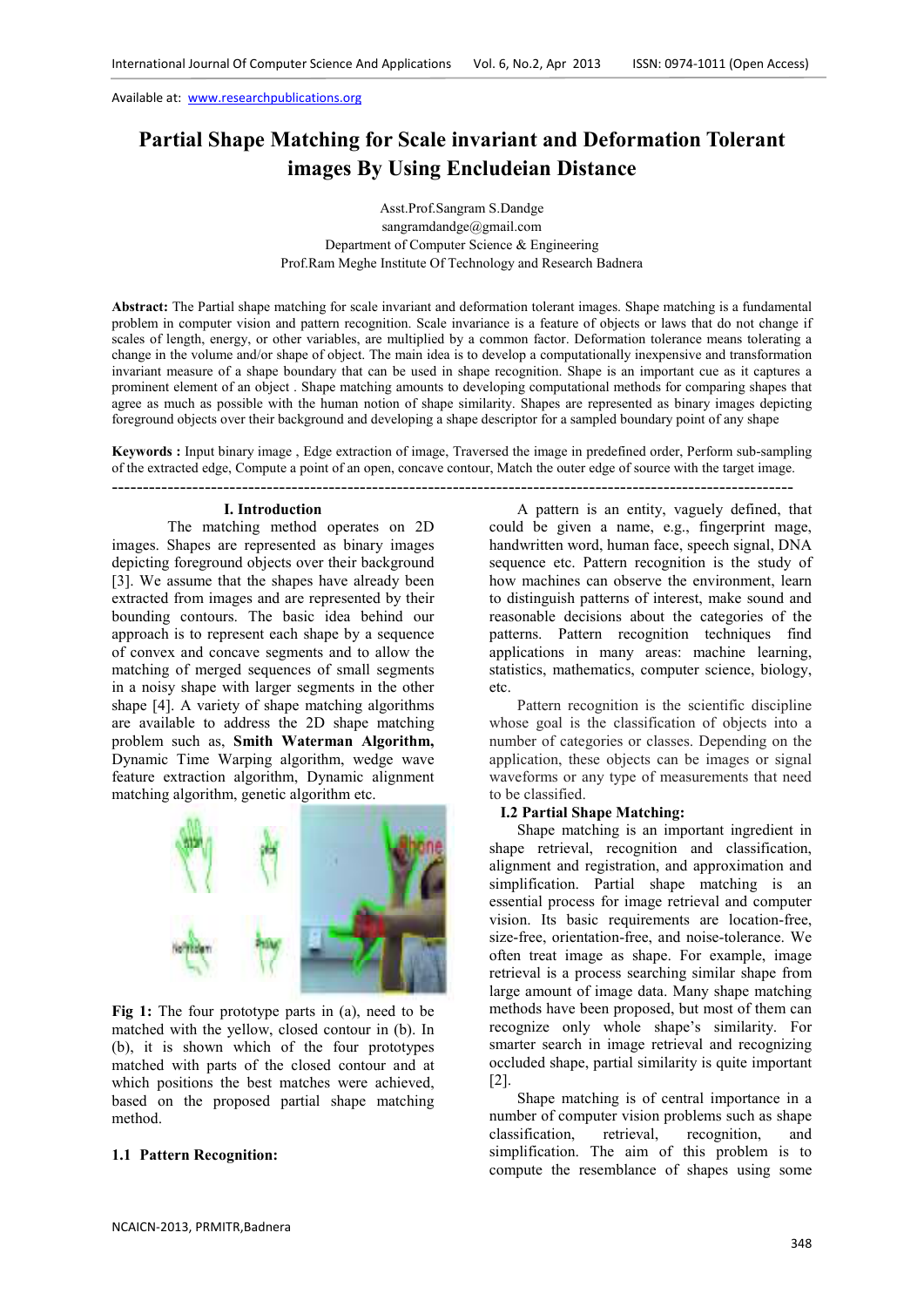similarity measure. Shape matching also deals with transforming a shape, and measuring the resemblance with another one. The quality of the shape matching process depends on whether its final outcome agrees with human judgment [3]. The Fig 1 shows some of the example of 2D shape matching and the process of shape matching is shown as Title no.3



**Fig2 : Examples of 2D shape matching** 

The process of shape matching :-

- **1**. Input the test image
- **2.** Extract edges of target image
- **3.**Measure the similarity between source image and target image using any fast strategy/technique
- **4.** Output the matching result.

### **3. Existing System**

Shape matching is a problem that has been the focus of a lot of research. Three different classifications which adopted are Shape matching methods can be boundary depending on whether they exploit only the outline of image or also the interior of the shapes. A second classification is based on whether the shape matching method computes a similarity measure between the compared shapes or an alignment of the shapes. Shape matching methods can also be information preserving or not, depending on whether the used representations permit the recovery of the original shape [5]. A number of shape present matching techniques are based on some kind of shape skeletonization. Image skeletons are computed at multiple scales and use them to detect salient points on the contour of the shape [6] [7]. Sebastian et al. present a technique which that is based on the notion of shock graphs. Each shape can be considered as the resulting disturbance of a set of singularities (shocks) inside a fluid. Shapes that possess the same shock graph topology are considered equivalent. This is verified through a polynomial time, global optimization algorithm that performs graph comparison/matching [8]. Instead of relying on shape skeletal points, some other global methods are based on the representation and the properties of all interior points of a certain shape. Gorelick et al. propose the characterization of each interior point of the shape by the average distance that a random walker will travel before reaching it, assuming a starting point located on the shape's silhouette [9]. Wu et al. [10] employ genetic algorithms to search over the space of affine transformations. They describe representation and resampling schemas suitable for the specific application, and propose variations to improve the speed and accuracy of shape matching. Felzenszwalb et al. [10] represent each silhouette as a tree, with each level representing a different description level. The root of the tree represents a properly selected cut on the curve while the left and right children represent cuts on the occurring subcurves.

The overview of all the mentioned algorithm which can be used for partial shape matching .

### A. **Wedge wave feature extraction algorithm:**

Wedge wave feature extraction for partial shape matching is an essential algorithm for image retrieval and computer vision. This can recognize partial similarity with location-free, size-free, orientation-free and noise tolerant. Basic idea of this matching method is classifying convexity of shape's contour with wedge wave, the base of convexity, and detecting correspondences of convexities between two shapes. This method is also based on model of human visual information processing, in which shape matching consists of four phases: 1) image input, 2) shape description, 3) feature extraction, and 4) correspondence detection. Input image is black and white image and the shape is described as a set of discrete points.

Feature extraction is not just a process to extract features but also a process to classify feature. The best feature for shape matching is convexity, classification of a convexity as a feature consists of four factors.

- Location on the contour
- Direction facing contour
- Scale of convexity
- Class of convexity (sharp or dull)



Above figure shows what these classifications actually indicate concerning the contour**.** Wedge wave that consists of two line segments is a unit wave to express convexity, the size of basic wedge wave is calculated from the size of shape so that size independent classification can be performed. To utilize convexity as feature, this method is used [2].

### **B**. **Genetic algorithm:**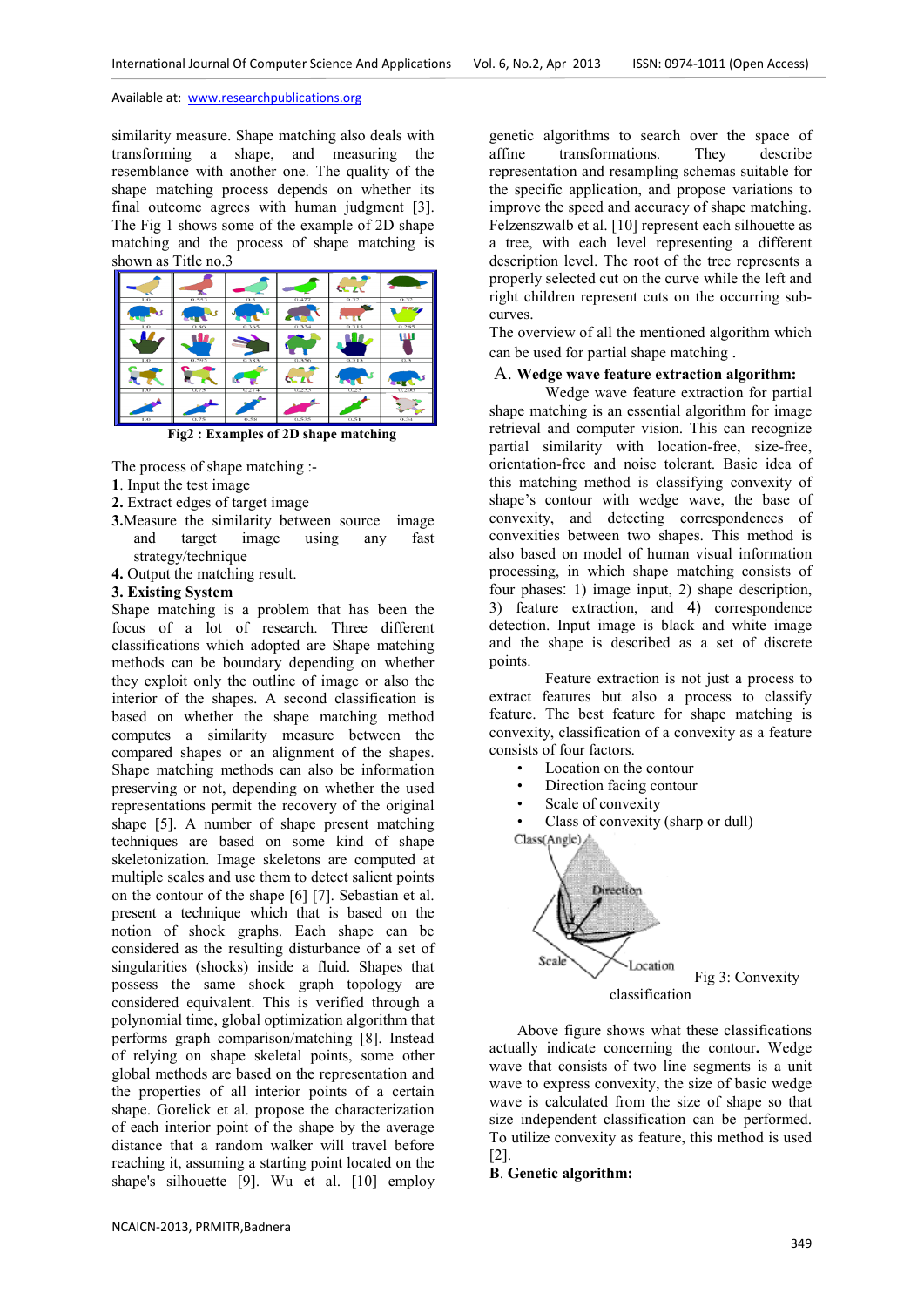The genetic algorithm (GA) is such a search and optimization method, which has developed to stimulate the mechanism of natural evolution and is powerful in finding the global or near global optimal solution of optimization problems. The genetic algorithm has found kinds of applications successfully and has shown to be of great promising. The genetic algorithm is adopted to get higher speed, better quality, and stronger self-adaptive ability [10]

## C. **Dynamic Time Warping:**

Dynamic time warping (DTW) is an algorithm for measuring similarity between two sequences which may vary in time or speed. For instance, similarities in walking patterns would be detected, even if in one video the person was walking slowly and if in another he or she were walking more quickly, or even if there were accelerations and decelerations during the course of one observation. DTW has been applied to video, audio, and graphics — indeed, any data which can be turned into a linear representation can be analyzed with DTW.

A feature of DTW that is useful for the field of handwriting recognition is it being able to handle curves of unequal length i.e., curves that consist of a different number of points. This allows comparison without re-sampling. Because resampling usually deletes information or adds \false" information, it is better not to use it [3]

### **4. Proposed System Planning**

System Development plan is given below :-

- 1. Input binary image
- 2. Edge extraction of image
- 3. Traversed the image in predefined order
- 4. Perform sub-sampling of the extracted edge

5. Compute a point of an open, concave contour.

6. Match the outer edge of source with the target image. by using Encludeain distance(Image template from database).

### **A. Shape representation:**

The proposed descriptor is defined on open contour, i.e., the external contour of each input shape. At a first step, a given edge of image is uniformly sampled and one descriptor is computed on each point sample.

## **B. Contour extraction and pre-processing:**

The input to the proposed method is a binary image containing a foreground object. The open contour of this object is extracted and traversed in some predefined order. Both shape description and matching require consistency with respect to this order. We proceed by performing a fixed sub-sampling of the extracted edge.

### **C. The proposed local shape descriptor:**

The fundamental idea behind the proposed descriptor lies on measuring the distance of a

certain open contour from the closest contour of the same image, along properly defined directions. An important issue is related to how the "inner" part of a shape is defined for an open contour. In practice, this is handled by defining open contours as parts of some closed contour, for which the inner part is unambiguously defined.

## **D. Shape matching:**

Matching open contours against parts of closed contours i.e., the extracted edge of source image is then matched with that of the target image. And the matching is carried out by applying some sort of algorithm.



**Fig 4:** Shape pre-processing steps. An example input binary image is shown in (a) and the smoothed contour in (b). The fixed-rate and non-uniformly sub-sampled silhouettes are shown in (c) and (d), respectively.

### **5. Conclusion:**

The above work presented a solution to the problem of partial shape matching. The key idea and main contributions of this work lie in the proposed shape descriptor, the scale dependent sampling, and the cost assignment for descriptor matching. The shape descriptor is robust under significant deformations due to articulation, efficient to compute and captures sufficient information to enable high performance. The problem of matching closed-to-closed contours is naturally treated as a special case. This work will prove to be most efficient for the problem of establishing the best match between an open contour and a part of a closed contour. As compared with other similar matching methods, this model can be used for image recognition and matching in practice.

We have future plans as follows for more sophisticated shape matching:

- Applying other matching technique
- Utilizing scale space (for roughly matching)
- Developing other applications
- Shape with multiple contour